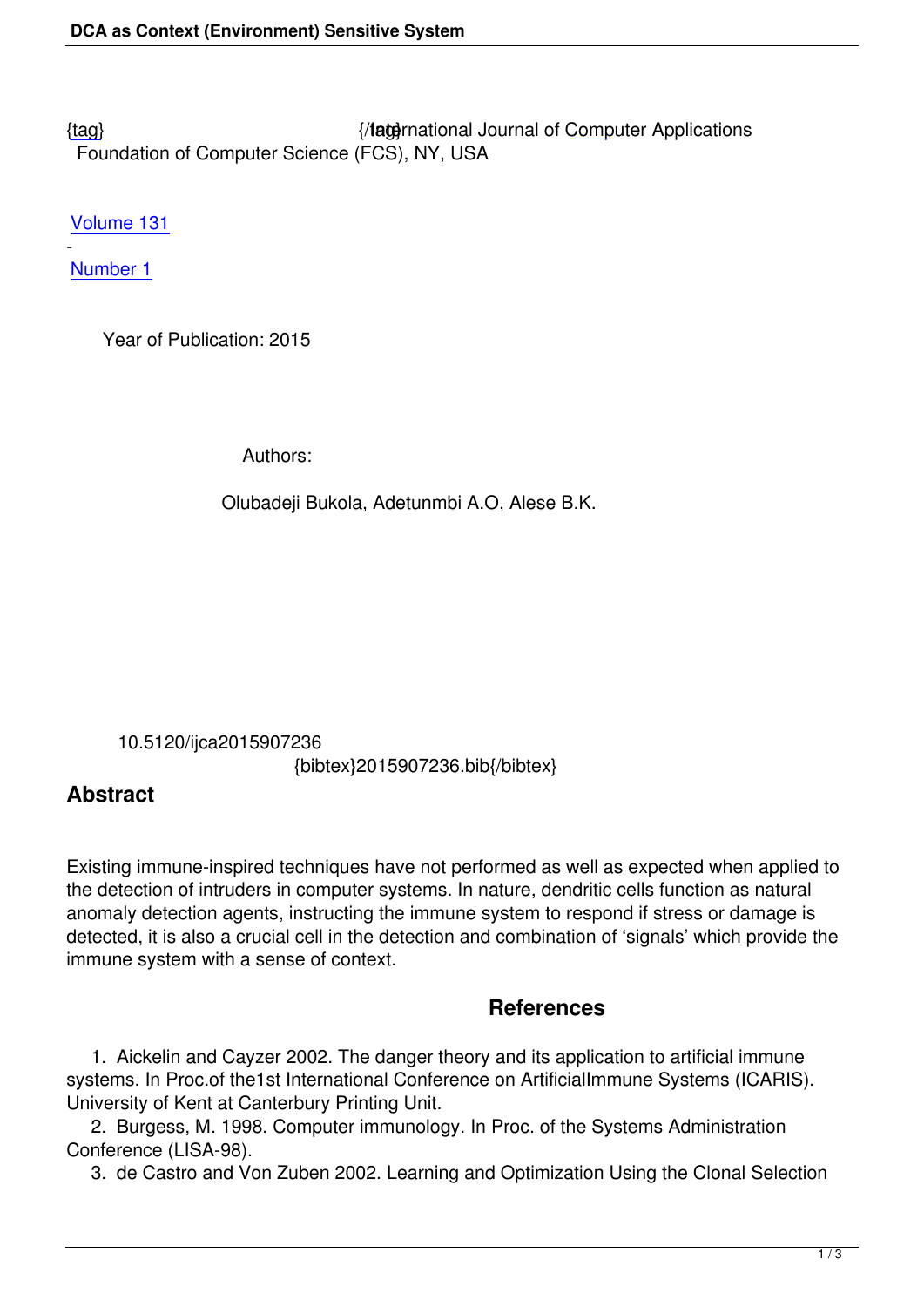Principle, IEEE Transactions on Evolutionary Computation, Special Issue on Artificial Immune Systems.

 4. Forrest, .S., Perelson, .A., Allen, .L. and Cherukuri. 1994. Self-nonself discrimination in a computer. In Proc. of the IEEE Symposium on Security and Privacy, 1994, 202–209. IEEE Computer Society.

 5. Greensmith .J. 2007. The Dendritic CellAlgorithm. Ph.D thesis, School of Computer Science, University of Nottingham.

 6. Jiawei and Micheline, K. 2006. Data Mining:Concepts and techniques, second edition, Elsevier inc.Spector,

 7. Leandro N. de Castro and Timmis, J. 2002. Artificial Immune Systems: A New Computational Intelligent Approach. Springer-Verlag.

 8. Lutz, .M .B. and Schuler, G. 2002. Immature, semi-mature and fully mature dendritic cells: which signals induce tolerance or immunity? TRENDS in Immunology, 23(9): pages 445-449.

 9. Matzinger. P. 2002. The Danger Model: A Renewed Sense of Self. Science, 296(5566): pages 301{305.

 10. Hofmeyr, .S and Forrest, .S. 1999. Immunity by design. In Proc. of the Genetic and evolutionary computation Conference (GECCO), pages 1289–1296.

 11. Hofmeyr, S. A, Somayaji, .A and Forrest, .S. 1999, Intrusion detection using sequences of system calls, J. Computer. Security. Vol.6, pp. 151–180.

 12. Jerne. N. K. 1974. Towards a network theory of the immune system. Ann. Immunol. (Inst. Pasteur), 125C, 373-389.

 13. Ji, Z. and Dasgupta, D. 2007. Revisiting negative selection algorithms, Evolutionary Computation, vol.15, no. 2, pages .223-251.

14. Matzinger, .P. 1998. An innate sense of danger. Semin. Immunol.10, pages399–415

 15. Powers, .S and He, .J. 2008. A hybrid artificial immune system and Self Organising Map for network intrusion detection, Information Sciences, 2008, vol.178, no. 15, pp.3024-3042

 16. Schenten, .D, and Medzhitov, R. 2011. "The control of adaptive immune responses by the innate immune system", Adv Immunol. vol.109, pages 87-124.

 17. Stibor, .T, Mohr, .P, Timmis, J and Eckert, .C. 2005. Is negative selection appropriate for anomaly detection? In Proc. of Genetic and Evolutionary Computation Conference (GECCO), pages 321–328.

 18. Timmis, J. 2007. Artificial immune systems: today and tomorrow. Natural Computing, 2007, 6(1): pages1–18.

 19. Twycross, J. (2007): "Integrated innate and adaptive artificial immune systems applied to process anomaly detection", PhD thesis, School of Computer Science, The University of Nottingham.2007.

 20. Yeom, K. W. 2007. Immune-inspired algorithm for anomaly detection, Stud. Comput. Intell. (SCI). 57, pages 129–154.

## **Index Terms**

Computer Science **Applied Sciences**